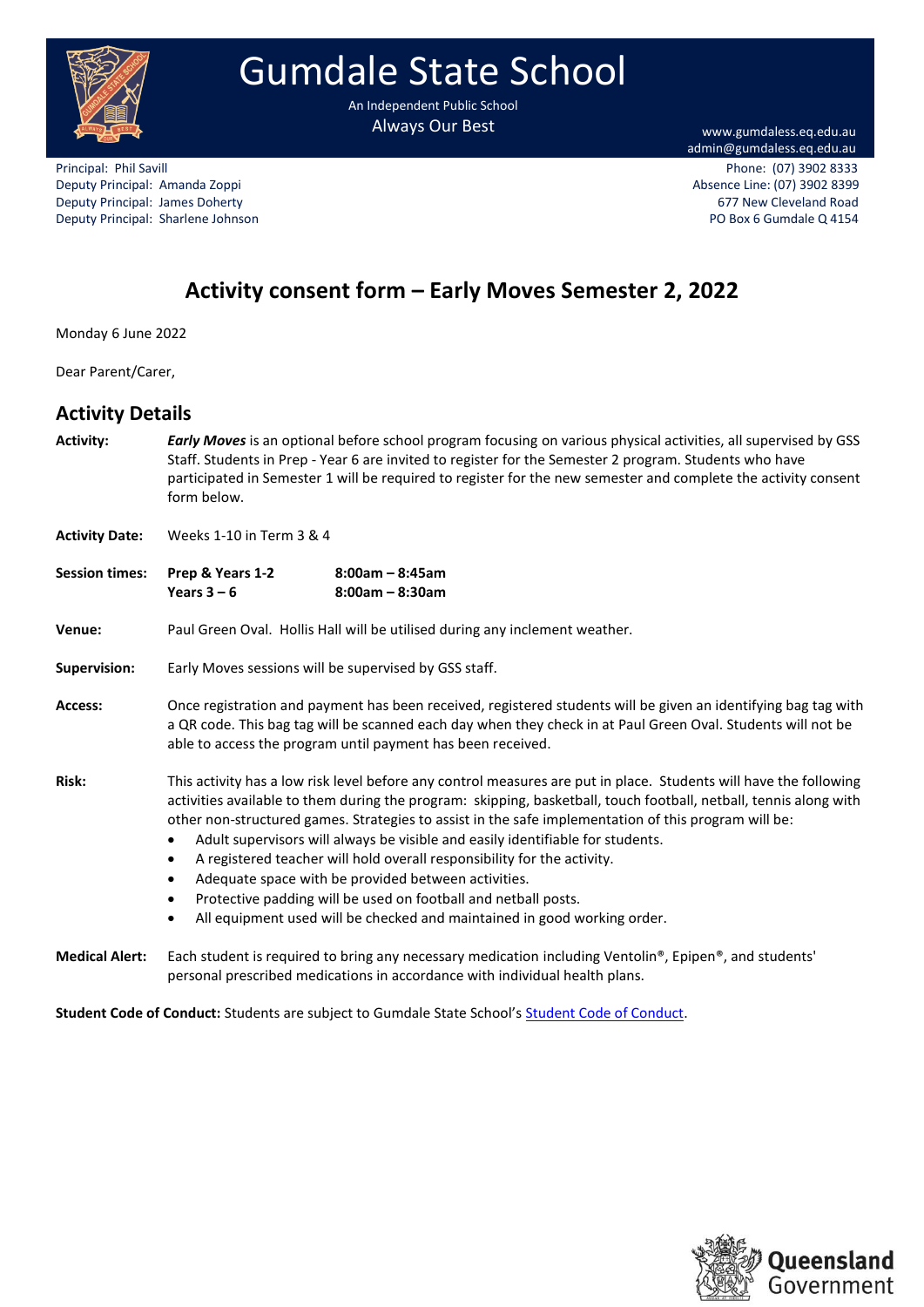# **Activity consent form – Early Moves Semester 2, 2022**

### Cost and Payment

**Activity cost:** \$100.00 will be invoiced when your permission form is received.

**Payment:** Payments are due by **Friday 15 July** and can be made by:

- 1. B POINT as per bottom of the invoice. (Ensure you enter the invoice number).
- 2. QParents
- 3. Centrepay
- 4. EFTPOS and Credit card facilities are available at the school. No cash will be accepted.
- 5. Direct Deposit: BSB 064-133 | Acc Number 00090351 |Reference Class and surname

Please refer to the Gumdale State School [refund policy.](https://gumdaless.eq.edu.au/SupportAndResources/FormsAndDocuments/Documents/Finance/parent-refund-policy.pdf#search=refund)

### Permission

If you wish for your child/student to participate in the activity, please print and complete this consent form and return all pages (including this page) by **Friday 24 June 2022** via email to Mrs Michelle Haigh o[n mhaig17@eq.edu.au.](mailto:mhaig17@eq.edu.au)

All excursions and events require payment and a permission form to be returned by the due date.

For further information about the activity, please contact **HPE@gumdaless.eq.edu.au** 

Yours sincerely,

 $Phi(5...i.U)$ 

**Phil Savill Principal HPE Team Gumdale State School Gumdale State School**